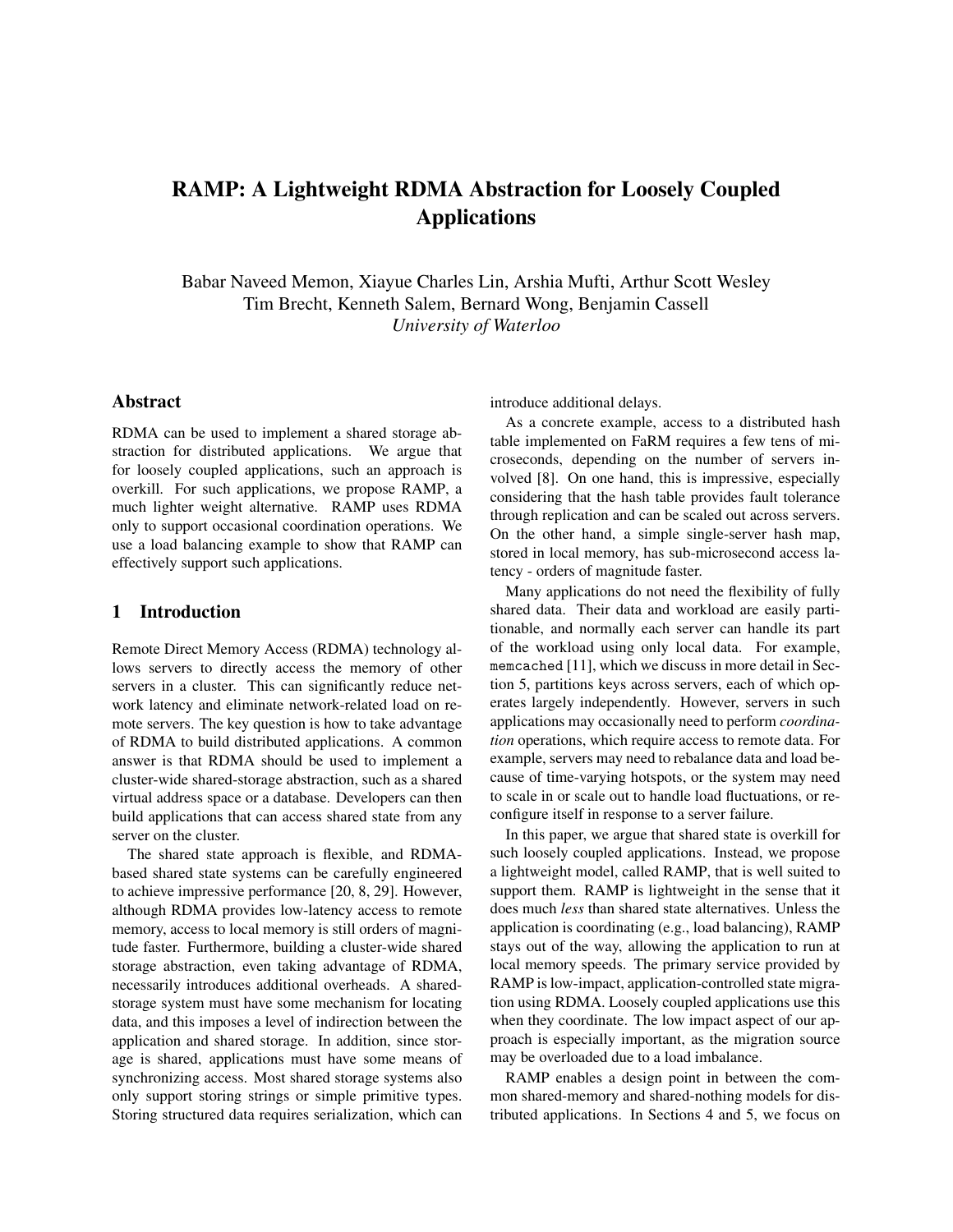

Figure 1: RAMP's Memory Model

how distributed applications can use RAMP. We consider a scenario in which the application migrates data containers between servers to shift load, and show that RAMP can perform such migrations with limited impact on application performance.

# 2 RAMP Overview

In this section we provide a high-level overview of RAMP's memory model and application interface. We had two goals in developing RAMP. First, each process in a loosely coupled distributed application should be able to directly access state through its own address space, without going through a platform API, and should be able to do so at local memory speeds. This is to ensure that processes perform well in the common case, when they are operating independently. Second, RAMP should provide a means of transferring data between processes to support coordination operations. RAMP should attempt to minimize the impact of such operations on the application's performance.

To provide these properties, RAMP implements the memory model illustrated in Figure 1. The figure illustrates the private virtual address spaces of *n* processes, each on a different server. RAMP reserves a memory arena covering a common range of virtual addresses in every process. Outside of the RAMP arena, each process is free to allocate and use memory independently of other processes in the system. Allocation and use of memory within the RAMP arena is controlled by RAMP.

Applications use the RAMP API, shown in Figure 2, to allocate *coordinated memory segments (S)* within the RAMP arena. When allocating a segment, the application specifies a unique segment identifier, which it can

```
//**** allocation ****
vaddr Allocate(size, segment_id);
Deallocate(segment_id)
//**** migration ****
Connect(process_id, segment_id);
Transfer(segment_id);
vaddr Receive(&segment_id,auto_pull);
//**** data transfer ****
Pull(vaddr, size);
//**** migration termination ****
Close(segment_id)
```


then use to migrate or deallocate the segment. Each segment occupies a fixed-length, contiguous range of virtual addresses within the RAMP arena. RAMP coordinates allocation across the processes so that a memory segment allocated by one process does not overlap with other segments allocated in any RAMP process.

Once it has allocated a segment, process  $P_i$  is free to read and write to virtual addresses within that segment, and we say that *P<sup>i</sup> owns* the segment. RAMP does not interpose in any way on *Pi*'s reads and writes to coordinated segments that it owns.

#### 3 Migration

The key functionality provided by RAMP is the ability to *migrate* memory segments from one process (the *source*) to another (the *target*). Migrating a segment makes it available at the target and unavailable at the source. Since a migrated segment will map into the target's address space in the same place it was mapped into the source, intra-segment pointers remain valid across a migration. This allows applications to migrate segmentcontained data structures *without serialization and deserialization*. We discuss this further in Section 4.

Ideally, migration would *atomically* and *instantaneously* transfer a segment from source to target. That is, the source would be able to read and write to the segment at local memory speeds up until a migration point, at which point the source would lose the ability to access the segment, and the target would gain it. The target would then be able to access the segment at local memory speed, and its reads would see the effects of all premigration writes.

In practice, of course, this is not possible. Segment migration in RAMP diverges from the ideal in two ways. First, there is a brief period during which neither the source nor the target can access the segment. RAMP's migration procedure is intended to keep this as short as possible (a few tens of microseconds), regardless of the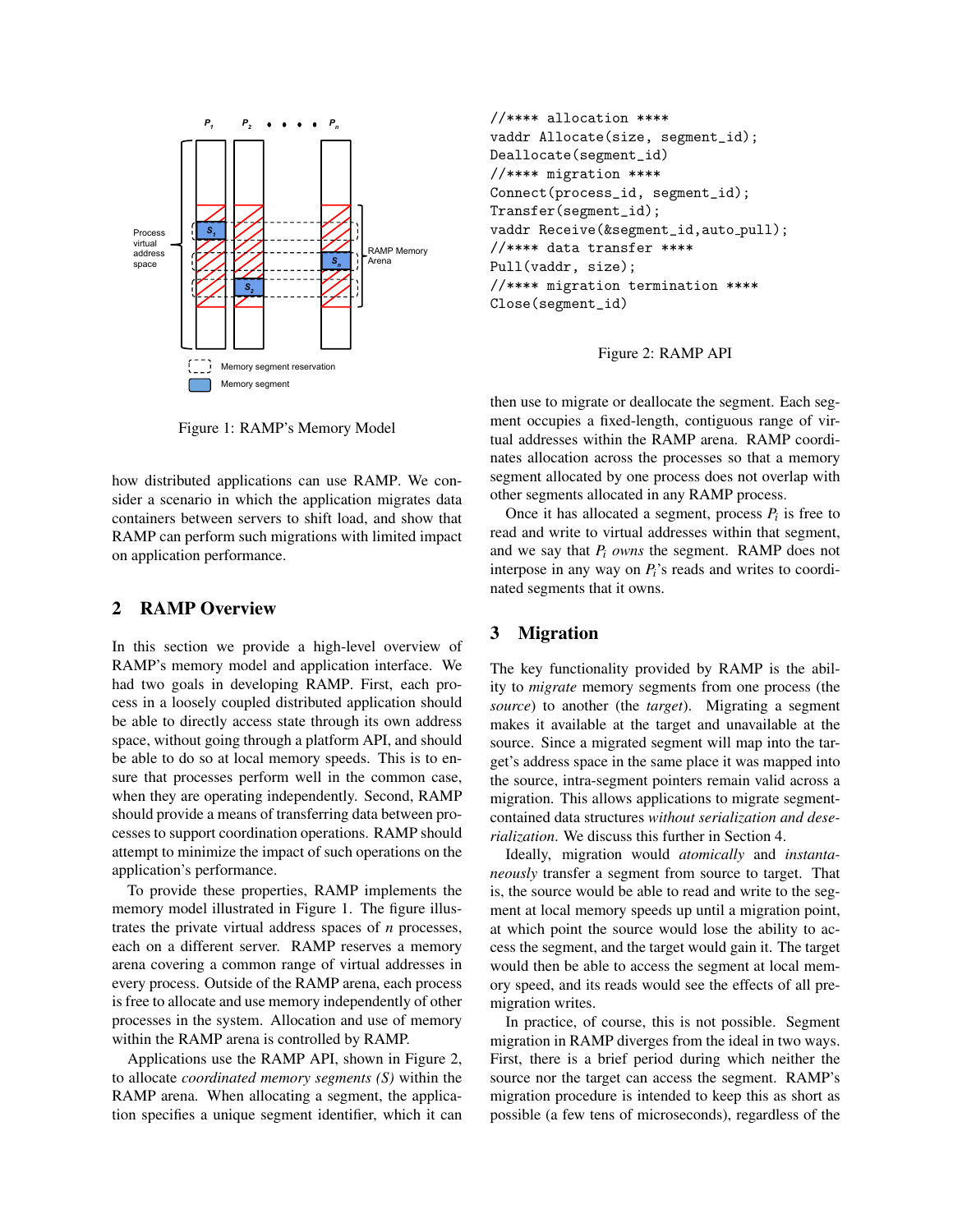

Figure 3: Transfer of Ownership in RAMP

size of the region being transferred. Second, there is some temporary performance impact as a result of migration. RAMP's design is intended to ensure negligible performance impact at the source, since a common application scenario is migration away from an already overloaded source. At the target, RAMP tries to minimize the impact of migration on memory access latencies.

To achieve this, RAMP separates transfer of ownership from transfer of data during segment migration. Ownership of the segment is transferred eagerly. The segment data are later pulled from the source by the target, either on-demand or asynchronously, in small chunks using one-sided RDMA reads. Separating data transfer from ownership transfer keeps the latter short. Migrating data gradually helps keep the access penalty low, and the use of one-sided reads allows RAMP to migrate the data without involving the CPU at the source. In Sections 3.1 and 3.2, we describe ownership transfer and data transfer in RAMP in more detail.

#### 3.1 Ownership Transfer

Figure 3 illustrates RAMP's ownership transfer protocol. Ownership transfer requires that the source call Connect and Transfer, and that the target call Receive to accept ownership. When the source calls Connect, RAMP establishes a reliable RDMA connection from the source to the target, registers *S* for RDMA at the source (pinning *S* in physical memory), and sends (via the RDMA connection) a *Connect* message specifying the starting address and size of *S* to the target server. At the target, RAMP maps *S* into the virtual address space and registers *S* for RDMA at the target. Finally, the target responds to the source with an (Accept) message, indicating that it is prepared to receive ownership of *S*.

This connection process is relatively expensive, as it involves RDMA connection setup, a message round trip, and RDMA memory registration on both sides. However, the source retains ownership of *S* during this entire connection process, and can continue to read and write to it. It introduces a lag at the source between deciding to migrate and migrating, but it does not impact memory access times during that lag.

Actual transfer of ownership occurs when the source calls Transfer, at which point it loses the right to read from or write to *S*. (RAMP enforces this by mprotecting *S* at the source.) The source sends a Transfer message via the RDMA connection to notify the target that it now owns *S*. On receipt of this message at the target, Receive returns with the address and ID of the incoming segment. The target now has the ability to read and write to addresses in *S*, although *S*'s contents have not yet been transferred.

#### 3.2 Pulling Data

In RAMP, data are pulled under the direction of the application at the target site. RAMP supports both *implicit pulls* and *explicit pulls*. implicit pulls by setting the auto pull flag when When implicit pulling is enabled, RAMP automatically pulls pages of *S* from the source on demand, when they are first accessed by the application at the target. RAMP implements this by mprotecting *S* when ownership is transferred, and pulling data on protection faults. In addition, the application can explicitly prefetch any part of memory segment using RAMP's Pull interface. All pulls are implemented as one-sided RDMA reads from the source. While the target is pulling the contents of *S*, *S* is registered for RDMA and mapped in to the address at both the target and the source, although only the target owns *S* and is able to access it. When the application is finished pulling *S* to the target site, it uses Close to end the migration process.

#### 4 Migratable Containers

One way for applications to use RAMP is to place *selfcontained* data structures within a migratable memory segment. These structures can then be migrated between servers by migrating the underlying segment. There is *no need to serialize or deserialize the structure* when it migrates, since a segment's position in the virtual address space of the target is the same as its position at the source. By doing this, applications can lift the level of abstraction for migration, from migrating memory segments to migrating data structures.

To illustrate this usage pattern, we implemented *migratable containers* for C++ applications. A migratable container is a standard C++ standard template library (STL) container (e.g, a hash map) with a few modifications. First, a migratable container uses a custom C++ scoped memory allocator to ensure that all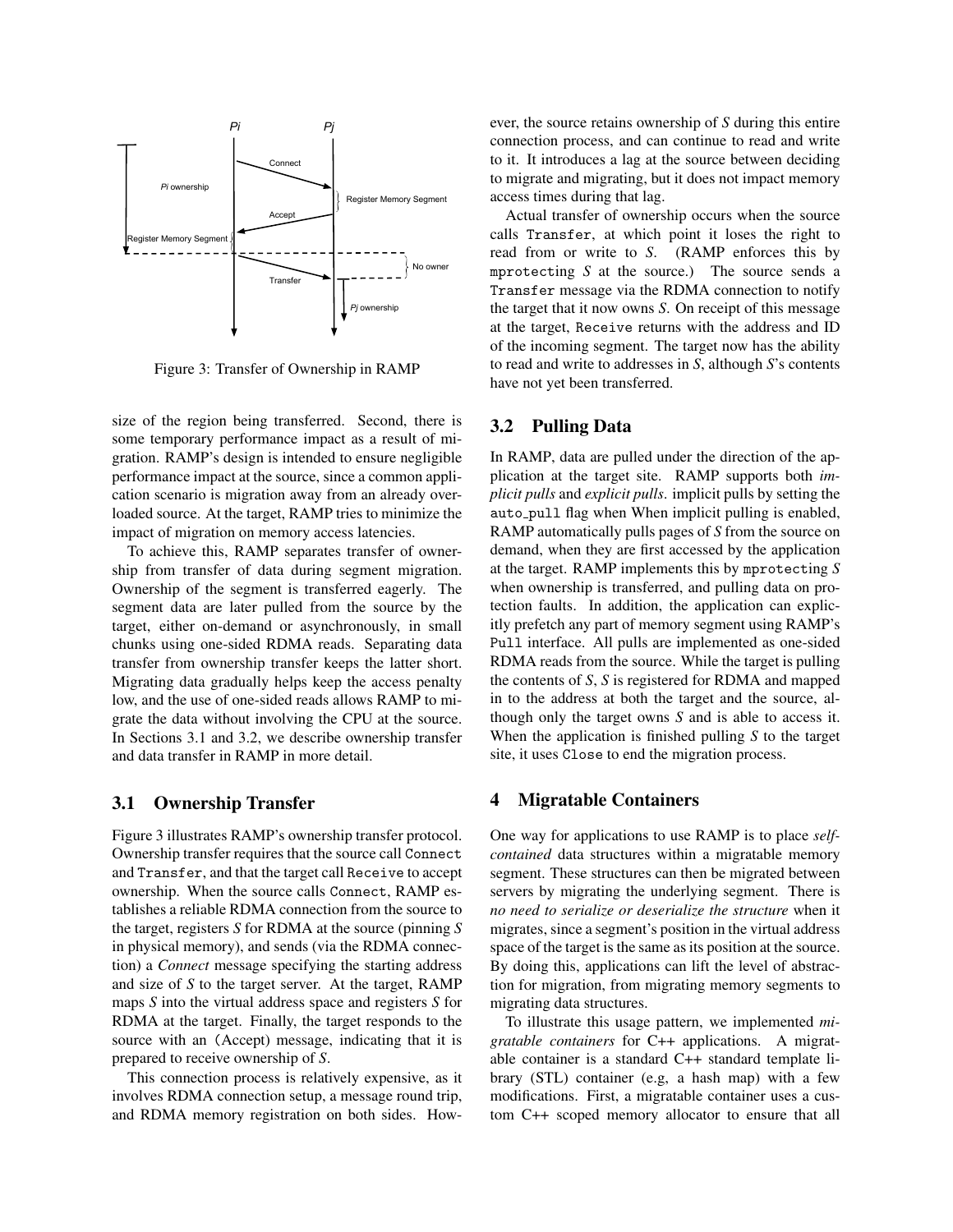

Figure 4: Post-Migration Container Access Latency

memory allocated for the container and its contents lies within a segment. Second, the container is equipped with an additional constructor, which is used to initialize the container at the target after migration. Finally, the container's normal interface is supplemented with additional methods analogous to those in Figure 2, to provide container migration capability. Except during migrations, migratable containers are identical to their nonmigratable cousins, and run at their original local memory speeds.

To migrate a container, the application uses the container's Connect and Transfer methods, which work by transferring the underlying segment. At the target, the application immediately begins using the container as soon as it receives ownership of the segment. Our implementation uses RAMP's implicit paging to demand pull chunks of segment data from the source as the container is used at the target. Our implementation also uses RAMP's prefetching mechanism.

To illustrate the behavior of migratable containers, we created a migratable C++ unordered map in a 256 MB RAMP memory segment, populated it with about one million entries (8 byte keys, 128 byte values), and then migrated it to a second server across a 10 Gb/s network. At the target, a single application thread begins performing "get" operations in a tight loop immediately after receiving the incoming container. We performed three versions of this experiment. In the first, implicit pulling is used to pull the container data on demand. In the second, implicit pulling is supplemented by sequential prefetching via Pull. In the third, which we refer to as stop-andcopy, the container uses a single large Pull request to pull all of its data before allowing any container operations. Figure 4 illustrates the latency of post-migration container operations as a function of time, with 0 representing the point at which the target receives ownership of the container. We show the mean and 95th percentile latency, measured over 100 ms windows.

Using the stop-and-copy approach, all container accesses are performed at local memory speeds, with tail latency at about 1  $\mu$ s, and sub-microsecond mean access times. However, the container is effectively unavailable for several hundred milliseconds after ownership is transferred, while the data are pulled, and this unavailability window would grow in proportion to the container size. With implicit demand paging, the container is available immediately, but there is a period of about 1.5 seconds during which container access latencies are elevated. Tail latencies remain below 50  $\mu$ s during most of this period. Adding prefetching pulls the container data more quickly, but results in higher latencies immediately after migration. This is because our current implementation uses a single RDMA connection between target and source, causing prefetches to delay demand pulls. Once the underlying segment has been pulled, container memory accesses are completely local, and the container again provides local memory speeds, with sub-microsecond access latencies.

For larger containers, we expect a longer window of elevated access latencies, but tail latencies should not be higher than those shown in Figure 4. Our current prefetching implementation is not optimized, but by issuing asynchronous prefetch requests on a separate connection, we expect to be able to prefetch data at close to the full network bandwidth.

# 5 Using RAMP

We built a loosely coupled application called *rcached* as a vehicle for evaluating RAMP. rcached is a simple drop-in replacement for memcached, a widely used distributed in-memory key-value storage service. rcached hash partitions the key space, and stores each partition in a migratable C++ STL hash map. Each rcached server is responsible for a subset of the partitions. Unlike memcached, rcached servers can migrate partitions amongst themselves to support reconfigurations (e.g., scale-in, scale-out) or load balancing. rcached is not as heavily engineered as memcached, but under light loads its performance is similar. On our servers, a lightly loaded memcached server with four request handling threads has mean request latency of about  $35 \mu s$ , while a similarly configured rcached server has a mean request latency of about 50  $\mu$ s.

Our load-balancing experiment used a cluster of 4 rcached servers, on which we stored 40 million keys, each associated with a 128 byte value, hash partitioned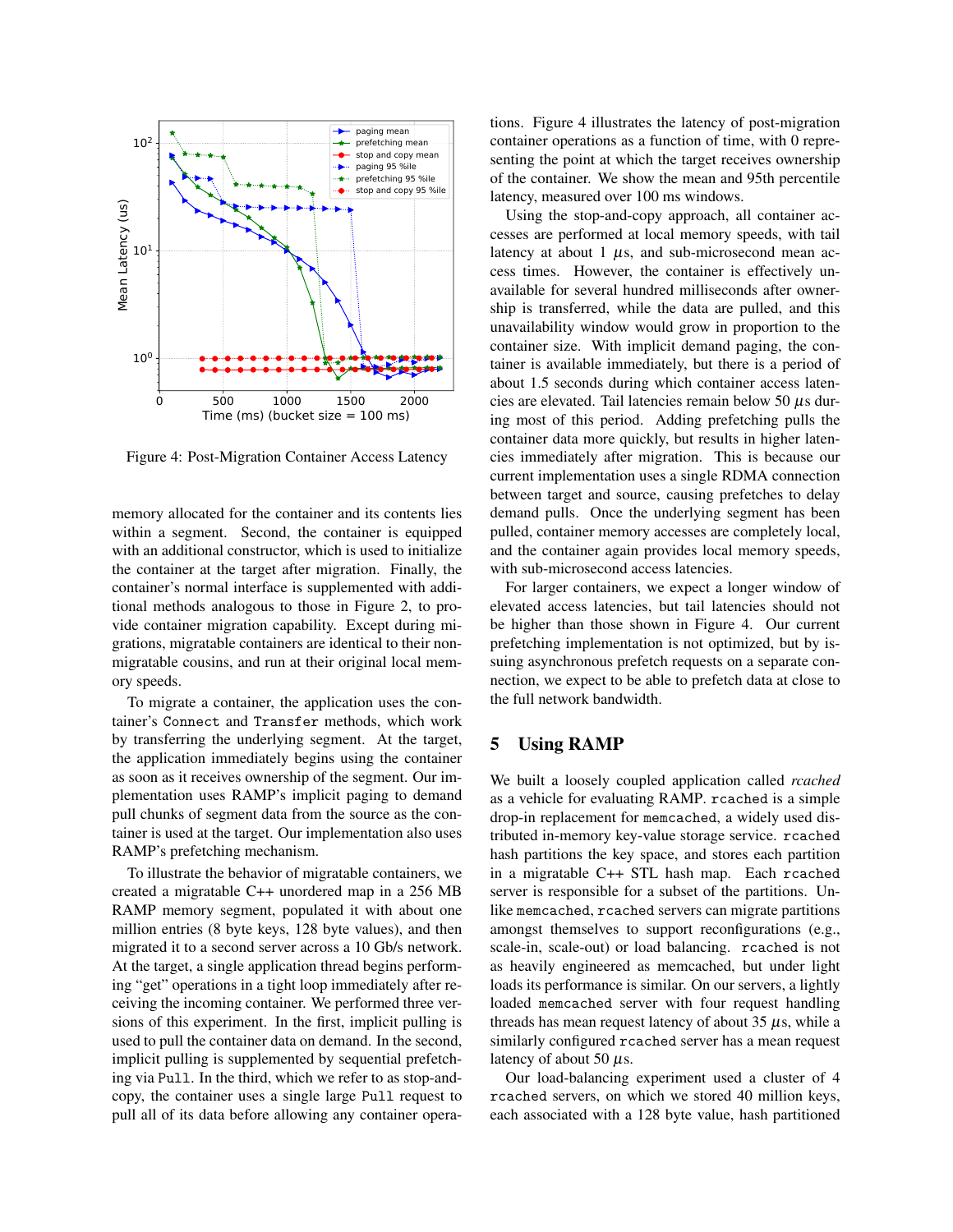

Figure 5: rcached Request Latencies, With Two Migrations

into 128 partitions. 100 closed-loop clients issued "get" requests, using a Zipf distribution (parameter 0.99) over the key space and no think time. Total request throughput averaged over 380000 requests per second over the experiment. Because of request skew and the imperfect distribution of partitions to servers resulting from consistent hashing, the request load on the servers is skewed, with server 1 receiving the most requests in our configuration. After allowing the system to warm up, we used RAMP to migrate two heavily loaded partitions from server 1 to server 2, to better balance the load.

Figure 5 shows the mean client-side request latency in this system, averaged over 40000-request windows, and broken down by the server that handled the request. The two vertical lines indicate the approximate times at which partition migrations occurred. Because of our closed-loop setting, all other servers see additional load when server 1's load drops after the migration. Server 2 shows short spikes in 95th percentile latencies (not shown) at the time of the migrations, as anticipated, although they are no worse than the normal latency variations that occur due to random short term load fluctuations. In short, rcached is able to load balance effectively, with minimal interruption, with a few RAMP container migrations.

# 6 Related Work

As we noted in Section 1, RDMA can be used to implement a cluster-wide shared-storage abstraction that allows fine-grained "anything from anywhere" access. FaRM [8] provides a cluster-wide fault-tolerant global shared address space, which applications access using FaRM-serialized transactions. Similarly, Nam-DB [4, 29] and Tell [20] use RDMA to provide transactional access to a cluster-wide shared database or key-value store [5, 14, 23, 28]. RAMP operates a different point in the design space, offering much *less* functionality than shared-state alternatives. RDMA has also been used to implement high-performance remote procedure call mechanisms for shared-nothing applications [15, 27], and to build efficient mechansisms for data exchange to support distributed joins and similar operations [1, 3, 12, 19]. Unlike that work, RAMP focuses on occasional exchanges of large amounts of information, while minimizing application impact. Rocksteady [17] uses RDMA to implement application-initiated data migration in the context of RamCloud [24]. Like RAMP, Rocksteady transfers ownership eagerly and data lazily. Rocksteady does not make use of one-sided RDMA reads for data migration, since a RamCloud tablet (the unit of migration) may be scattered in memory.

Live migration of state has also explored in a variety of contexts, including distributed database management systems [2, 7, 9, 10, 21, 26], and virtual machine cloning [18, 22] and migration [6, 13]. All of these systems use some combination of pulling data from the target (like RAMP) and pushing it from the source to accomplish migration. However, none are designed to take advantage of RDMA. RAMP is also related to distributed shared memory (DSM) systems [25], although RAMP is simpler in that it allows only one process to access a memory segment at any time.

Khrabrov and de Lara [16] describe a system that allows applications to create structured objects in a shared global address space and then transfer them between servers in a cluster. As is the case with RAMP containers, transfer can be accomplished without serializing and deserializing the objects. However, this approach is Javaspecific, and objects are immutable once transferred. It does not make use of RDMA, although it could.

#### 7 Conclusion

RAMP provides a lightweight RDMA abstraction that is intended for loosely coupled distributed applications. Instead of shared storage, RAMP provides fast transfer of memory segments between servers. We showed that RAMP can be used to build migratable data structures than can be transferred between servers with little performance impact. We demonstrated the use of RAMP for load balancing in rcached, a memcached-compatible distributed in-memory key-value cache.

#### 8 Acknowledgments

This work was supported by Huawei Technologies, under Research Agreement YB2015120103.